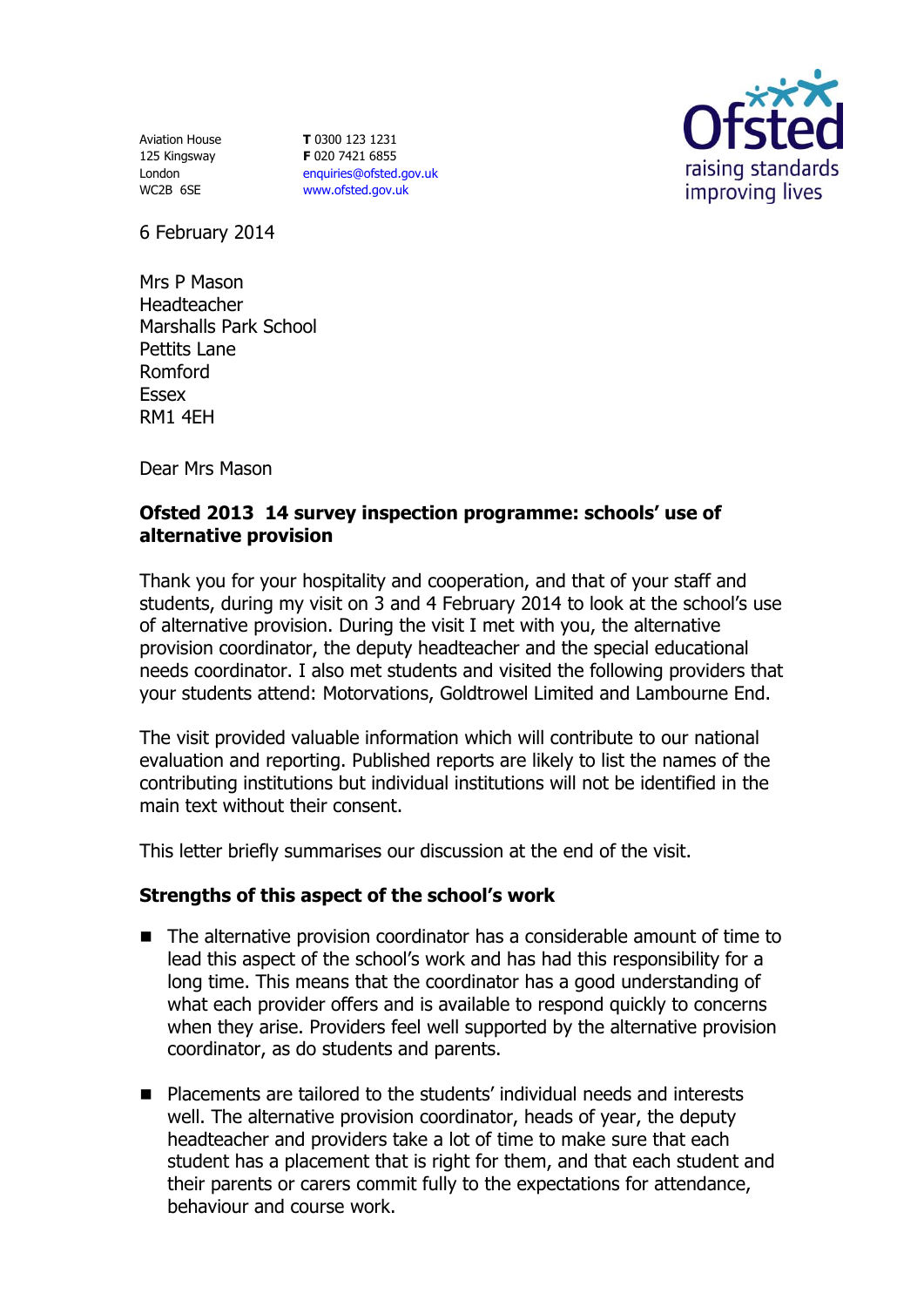- Alternative provision fits well with the rest of the students' weekly timetables so that English and mathematics remain the priorities and other courses are not unduly interrupted. Students are very positive about how alternative provision helps them gain the skills that they want for their chosen careers and about the help that they get to make sure that they do well in the rest of their school work.
- The school uses alternative providers that are on the local authority's approved list and this helps to make sure that arrangements to protect students are checked frequently and robustly. It also means that providers keep up to date with child-protection training.
- There are common themes among the small amount of providers used by the school: high priority for students' safety and well-being, high expectations of parents or carers as well as students to commit to what is on offer, purposeful and well-organised working environments, small groups so that students get a good amount of support and guidance, opportunities to use mathematic and literacy skills in their practical work, respectful and positive relationships between adults and students that put students at ease, and very few students drop out of courses.
- Improved attendance and good attitudes to work help most students on alternative provision to make expected progress in English and mathematics. Thirteen of the seventeen students in Year 11 last year gained a GCSE in English and mathematics. Three gained five GCSEs at A\*-C including English and mathematics.
- Sixteen of the seventeen students who attended alternative provision last year went on to college courses, which should build upon the vocational qualifications that they gained by the end of Year 11.

## **Areas for improvement, which we discussed, include:**

- **P** providing detailed, written information to providers about students' individual needs and levels of attainment, including specific information about any special educational needs, and the skills that need to be worked on
- when making the termly visits to providers, ensuring that the quality of teaching and students' achievements are formally monitored and recorded
- targeting and tracking students' personal development while on alternative provision
- $\blacksquare$  following up students when they go on to post-16 provision to check how well prepared they were as a result of their experiences of alternative provision
- **P** providing senior leaders and the governing body with a detailed, written analysis and evaluation of how well this group of students achieve as a result of alternative provision.